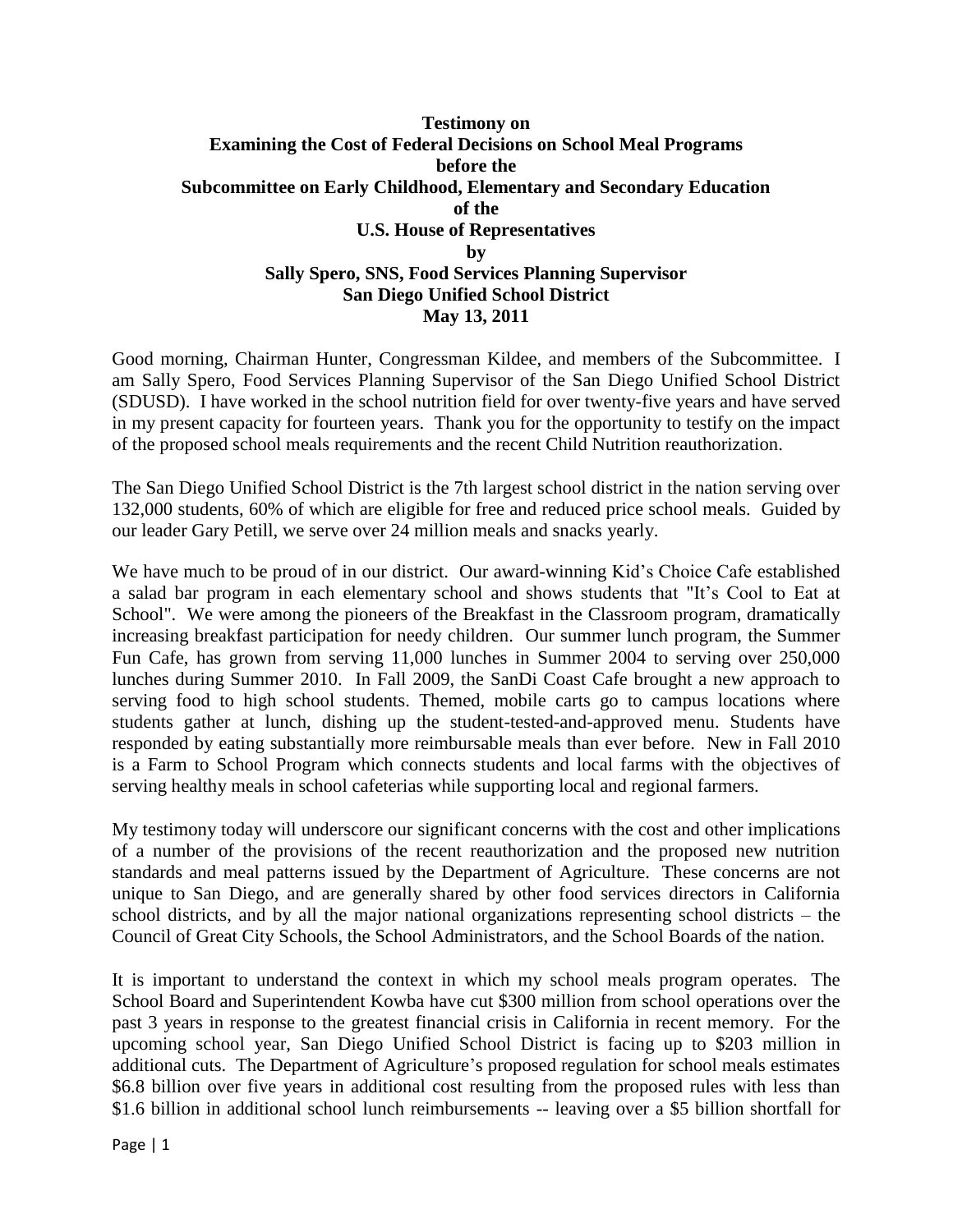state and local food services officials to attempt to cover. Moreover, some of the new untried and untested federal requirements could decrease participation in the national school meals programs, leaving some children hungry and driving others to less-healthy alternatives.

Currently, our menus are planned by a registered dietitian and then computer-analyzed using nutrient-standard menu-planning which allows great flexibility in selecting food and portion sizes. It also ensures that all meals meet nutrition standards before they are ever served to students. USDA proposes to replace nutrient-standard menu with less-accurate food-based menu-planning for all districts**.** A computer analysis would only be required every three years during the audit process. In addition, a number of important nutrients will no longer be monitored at all including iron, calcium and Vitamins A and C.

In order to evaluate the new proposals I worked with our dietitian to prepare selected menus based on the new standards. We used our current menus as a starting point and made adjustments as required by the new rules.

Thanks to our existing nutrient-standard menu-based program I was proud to find that our current menus for breakfast and lunch are already in compliance with all the new proposed nutrition standards with the exception of sodium at lunch. All the meals fell within the calorie targets, all the meals met the low-fat standards and all the meals complied with the whole-grain and fruit and vegetable goals.

What was disturbing, however, were the greatly increased food costs our district would have to absorb by going to a less-accurate food-based system. Breakfast food costs increased by 20%, elementary lunch costs increased by 28% and secondary lunch costs increased by 16%. Using nutrient-standard menu-planning we are able to focus in very precisely on each food served on the menu and we can adjust the items and the serving sizes to exactly meet the students' nutritional needs. For example, when we want to make a rice bowl using nutrient-standard menu-planning we are able to juggle the different amounts of meat, vegetables and rice to get the best nutritional profile for the dish at the optimal cost. Under food-based, we do not have this flexibility and the arbitrary standards increase the food cost without improving the overall nutritional quality for the students.

Breakfast programs are especially jeopardized under these proposals. In our district it generally consists of fruit, most of which is a fresh, low-fat milk and a simple entrée such as a breakfast quesadilla or cereal with graham crackers. As noted above, these meals already meet all the new standards for fat, saturated fat, calories and sodium.

Even so, the proposal will double the fruit serving so that the child would receive two servings of fruit, would add a required meat serving daily, and would increase the number of bread servings over the course of a week.

Based on many years of experience serving breakfast to children I and my colleagues in the school food service field are certain that the breakfast will be too large for most students to consume, increasing food waste without improving nutrition for the children. Nothing is achieved when money is spent on food that children won't even be able to consume and nothing is more disheartening to a school food service professional than to see perfectly good and perfectly untouched food thrown into the trash.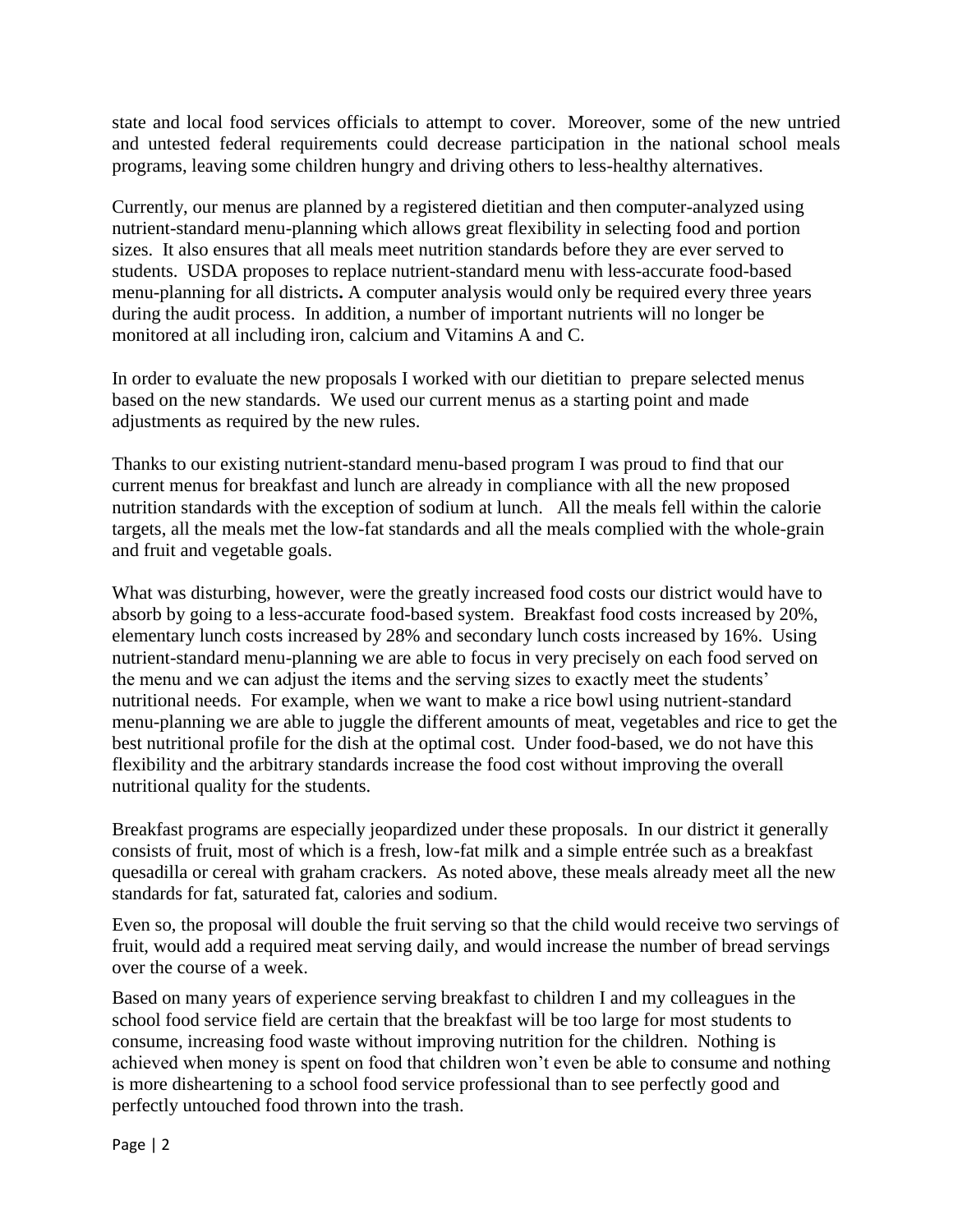It costs more money to buy more fruit, meat and bread. In its proposal USDA estimates the new meal will cost \$.50 more for each meal. This proposal would cost my district over \$4 million dollars yearly, money the Food Services department does not have.

San Diego Unified School District has a strong and long-standing commitment to providing a wide variety of fruits and vegetables to students. All of our elementary schools and the majority of our secondary schools feature salad bars where over twenty different fruits and vegetables are offered weekly. This school year we have added a Farm to School program so that more of our fruits and vegetables come from local and regional sources and help support our small farmers and businesses. In addition, we incorporate vegetables into many of our entrees in popular choices such as Asian bowls with meats and vegetables and chef salads.

Ironically, the proposed regulations eliminate many of the most popular well-accepted vegetables by restricting potatoes, corn and peas to one cup a week total. It is hard to make the case that the bright green peas on our salad bar, our baked potato stuffed with local broccoli and topped with low-fat cheese sauce and our Mexican corn with rice are in any way detrimental to the health of the students.

Another problem is the definition of a serving size. Currently, fruits and vegetables can be combined into one serving which allows the meal to be considered a reimbursable meal. The proposal separates the two and does not allow anything less than a full serving of each to be considered. So a student at one of our salad bars taking 3 orange wedges when a full fruit serving would be 4 orange wedges and a full cup of fresh spring mix when a full serving would be 1 ½ cups would have a substantial amount of healthy, fresh food but still would not have what is required under the proposal. When students are forced to take food they don't want and don't plan to eat to meet an arbitrary standard we send a mixed message to the students. Food waste is also increased. The difficulty and extra cost of administering salad bars under these proposals is quite troubling.

Not only schools with salad bars are impacted by this proposal. Programs of all serving configurations must comply with these more costly serving size requirements. If the students refuse to take fruits and vegetables they don't want, the meal may not qualify as a reimbursable meal. Serving lines must move very quickly when we have to serve hundreds of students per hour and there is no time to discuss the finer points of apple size and number of carrot sticks to try to convince the student he or she should take more food than they had to last year or more food than they want to eat.

We support controlling excess sodium in school meals and are confident that we can meet the proposed Target 1 and Target 2 levels. We have already reduced sodium in our own meals substantially over the years by moving to fewer processed foods and more fresh offerings. However, the final proposed sodium content requirements are lower than those used for cardiac patients in a hospital setting. There is no evidence that lowering sodium intake of healthy children has any impact on their health as adults, only speculation. Clinical studies have shown that when sodium levels are reduced to this level people cannot tolerate the food offered.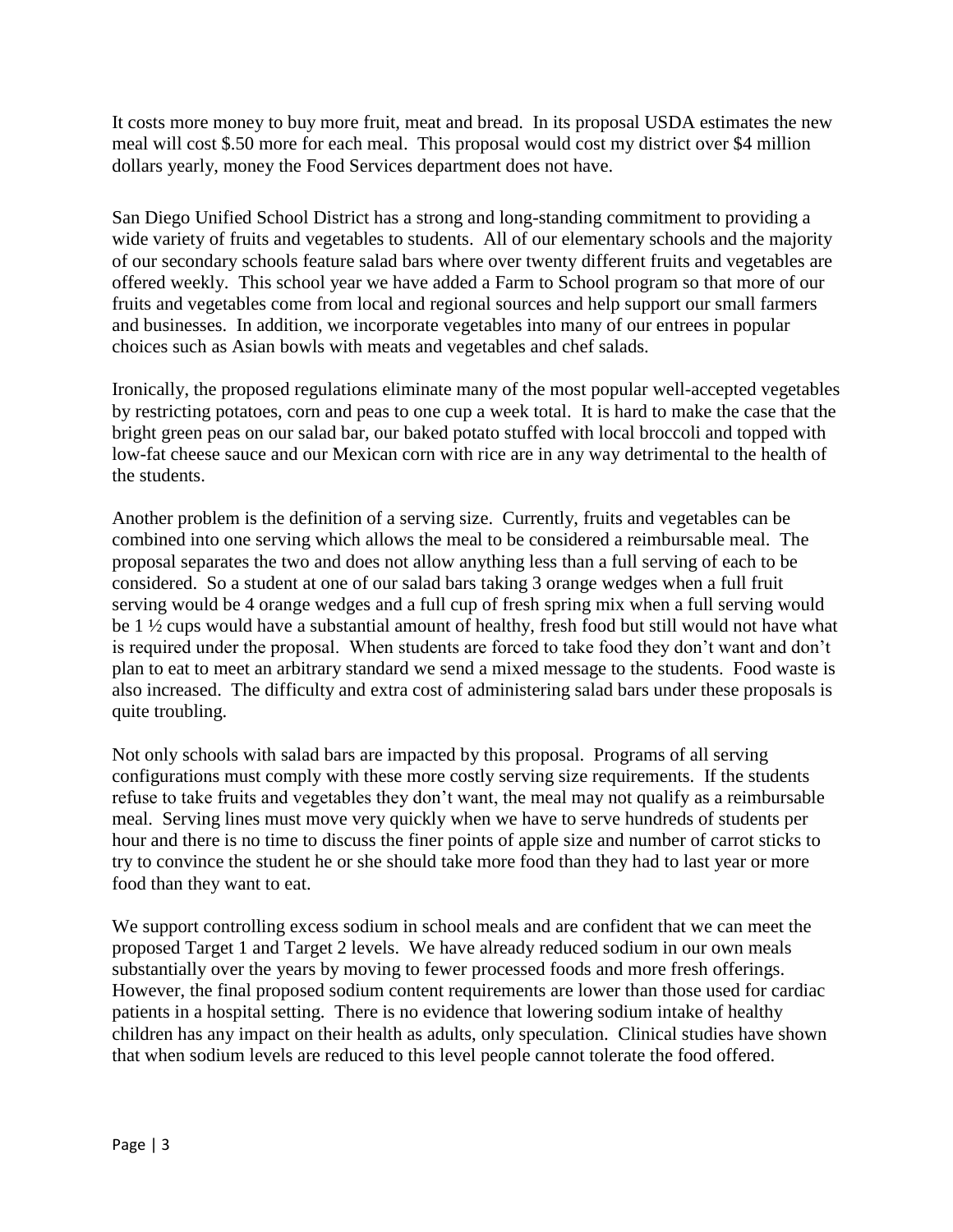Sodium does not just add a salty taste to foods. It has a functional aspect in a number of foods too. For example, baking soda is used in quick breads and muffins to make them rise. The final targets go to such a point that instead of merely pushing schools to use lower-sodium products planning a normal, attractive meal would be almost impossible.

Let's go back to breakfast where the final target is 430 milligrams of sodium. Under the proposal we have to serve a carton of milk, two servings of grains or breads, one serving of meat or meat alternate and two servings of fruits or vegetables. One cup of milk and one cup of unsweetened corn flakes is 367 milligrams of sodium. No one would think this is a terribly salty meal. But at this point I only have the milk and one serving of grain and have already reached 85% of the sodium that it allowed. I can't serve a bigger helping of cereal because I will surely go over. I can't add a slice of toast with 150 milligrams or an ounce of cheese with 170 milligrams. I wouldn't dare add half a cup of low-fat cottage cheese, which is 450 milligrams. You can see that these requirements are not entirely practical.

In order to meet diverse needs of San Diego's children, schools in our district have a variety of grade configurations. In addition to kindergarten students, many of our schools have programs for pre-kindergarten children as young as 4 years old. There are also a significant number of K-8 schools.

Adding a third grade grouping is truly impractical in a school district setting and it is virtually impossible for meals to be planned according to the proposed standards because what is acceptable for the  $4<sup>th</sup>$ -grade child is not acceptable for  $6<sup>th</sup>$  grade child and so on. At breakfast, it is very common for siblings of different ages to come at the same time and eat together. Students are not scheduled for lunch according to their ages but according to other needs of the academic day. It is more common than not to find the second-graders followed by the sixthgraders followed by the first graders and so on. Requiring the cashier to determine what constitutes a reimbursable meal for each particular student in a busy cafeteria full of excited children is really asking for what cannot be performed.

Consuming generous amounts of whole-grain products is an important goal for our children. In San Diego all our breads and buns are made with albino whole-wheat flour that gives the students the benefits of whole-grains without the dark color that many students find off-putting. But there are other products that really don't lend themselves to that definition—saltine crackers, for example. Products such as whole-wheat tortillas and whole-wheat pasta are more expensive and not even available in all areas of the country. Product reformulation, recipe testing and changes in labeling all take time and cost money. USDA and the FDA do not even have a common standard for "whole-grain rich" which does not allow us to know which products will meet the new definitions.

Another concern is that changing from the current 5-year Coordinated Review Effort cycle to a 3-year review cycle as well as reviewing two weeks of data instead of one which will result in additional costs for states and for districts. The Nutrition Services Division of the California Department of Education has always been a wonderful resource for me. I have called their knowledgeable staff for assistance and guidance any number of times and they have always been there for me. They have celebrated our successes and they haven't waited until review time to